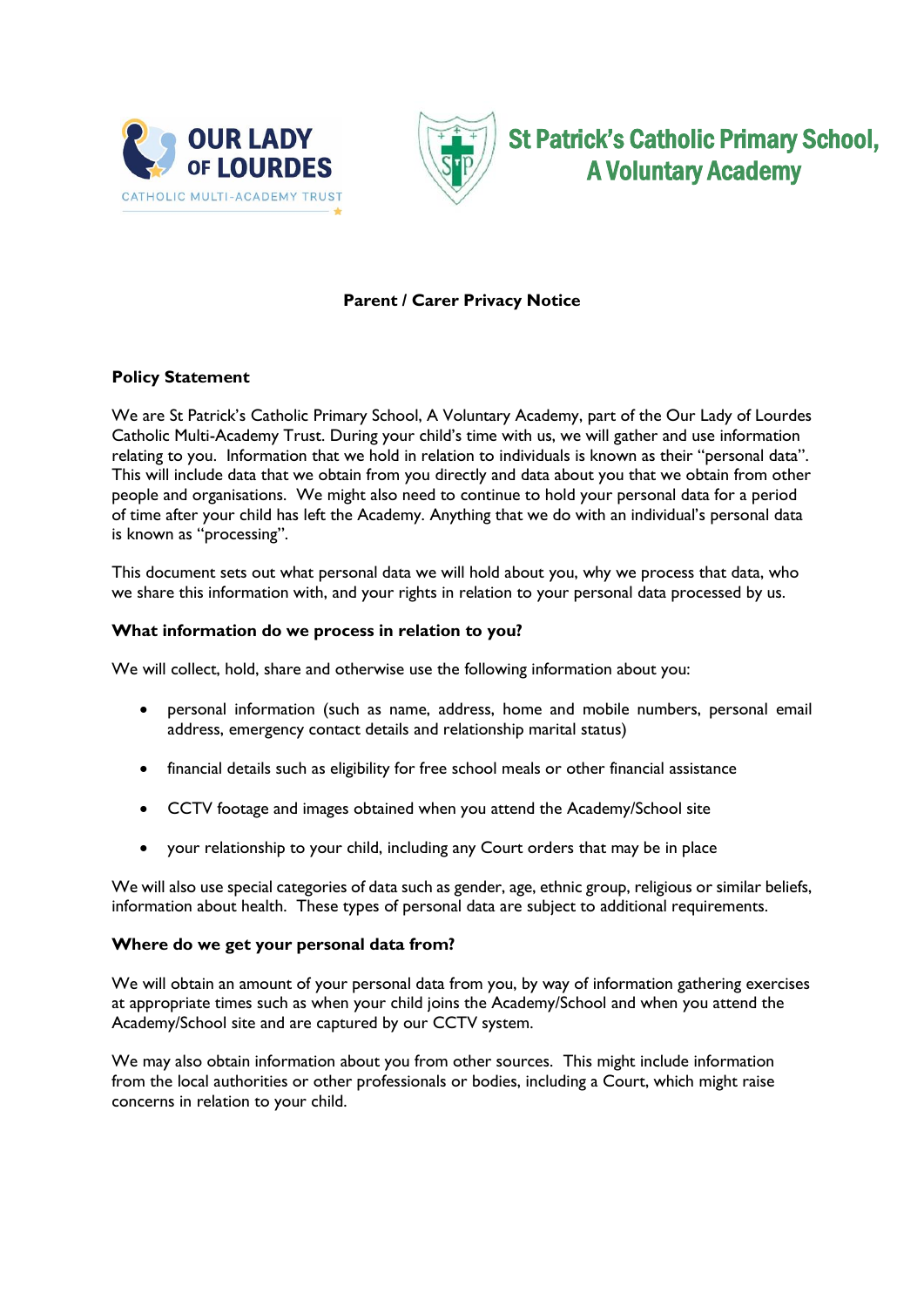## **Why do we use your personal data?**

We will process your personal data for the following reasons:

- 1. Where we are required by law, including:
	- To provide reports and other information required by law in relation to the performance and progress of your child
	- To raise or address any concerns about safeguarding
	- To the Government agencies (including the police)
	- To obtain relevant funding for the school
	- To provide or obtain additional services including advice and/or support for your family
- 2. Where the law otherwise allows us to process the personal data as part of our functions as an Academy/School/Trust, or we are carrying out a task in the public interest, including:
	- To confirm your identity
	- To communicate matters relating to the Academy/School/Trust to you
	- To safeguard you, our pupils and other individuals
	- To enable payments to be made by you to the Academy/School/Trust
	- To ensure the safety of individuals on the Academy/School/Trust site
	- To aid in the prevention and detection of crime on the Academy/School/Trust site
- 3. Where we otherwise have your consent

Whilst the majority of processing of personal data we hold about you will not require your consent, we will inform you if your consent is required and seek that consent before any processing takes place.

#### **Why do we use special category personal data?**

We may process special category personal data in relation to you for the following reasons:

- 1. Where the processing is necessary for reasons of substantial public interest, including for purposes of equality of opportunity and treatment, where this is in accordance with our Data Protection Policy.
- 2. Where the processing is necessary in order to ensure your health and safety on the Academy/School/Trust site, including making reasonable adjustments for any disabilities you may have.
- 3. Where we otherwise have your explicit written consent.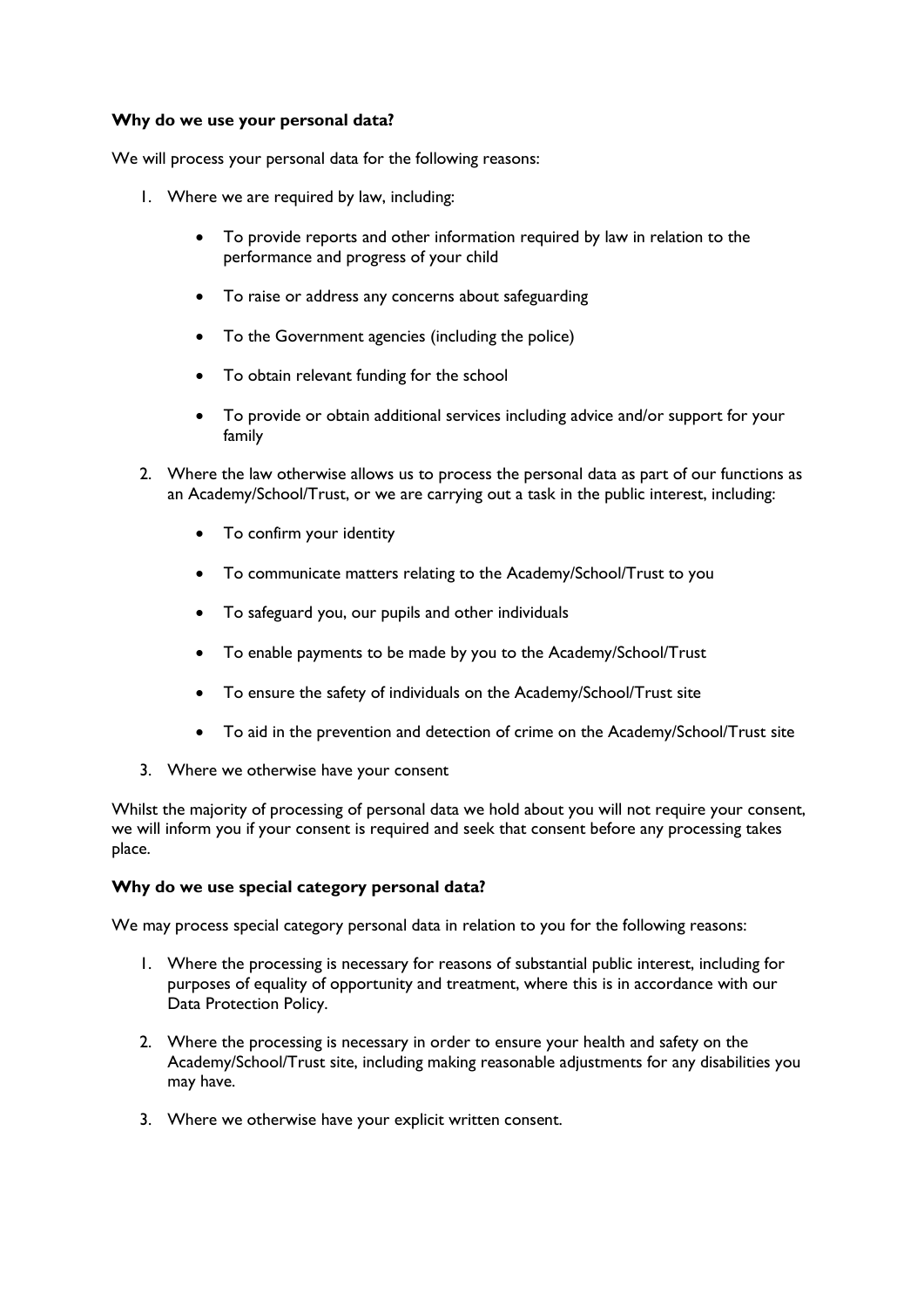There may also be circumstances where we need to use your information in relation to legal claims, or to protect your vital interests of those of your child, and where it is not possible to seek your consent.

## **Failure to provide this information**

If you fail to provide information to us we may be prevented from complying with our legal obligations.

#### **How long will we hold your personal data for?**

We will hold your personal data only for as long as necessary. How long we need to hold on to any information will depend on the type of information. For further detail please see our Retention and Destruction Policy.

## **Who will we share your personal data with?**

We routinely share information about you with:

- Local authorities, to assist them in the exercise of their responsibilities in relation to education and training, youth support and safeguarding purposes
- The Department for Education and/or the Education and Skills Funding Agency, in compliance with legal obligations of the school to provide information about students and parents as part of statutory data collections
- Contractors, such as payment processing providers, to enable payments to be made by you to the Academy/School/Trust

The Department for Education may share information that we are required to provide to them with other organisations. For further information about the Department's data sharing process, please visit: [https://www.gov.uk/guidance/data-protection-how-we-collect-and-share-research-data.](https://www.gov.uk/guidance/data-protection-how-we-collect-and-share-research-data)

Contact details for the Department can be found at [https://www.gov.uk/contact-dfe.](https://www.gov.uk/contact-dfe)

Local authorities may share information that we are required to provide to them with other organisations. For further information about Nottingham City Council or Nottinghamshire County Council's local authority's data sharing process, please visit: [https://www.nottinghamcity.gov.uk](https://www.nottinghamcity.gov.uk/)

https://www.nottinghamshire.gov.uk

#### **Your rights in relation to your personal data held by us**

You have the right to request access to personal data that we hold about you, subject to a number of exceptions. To make a request for access to your personal data, you should contact:

DPO Karen Rich [dpo@ololcatholicmat.co.uk](mailto:dpo@ololcatholicmat.co.uk)

Please also refer to our Data Protection Policy for further details on making requests for access to your personal data.